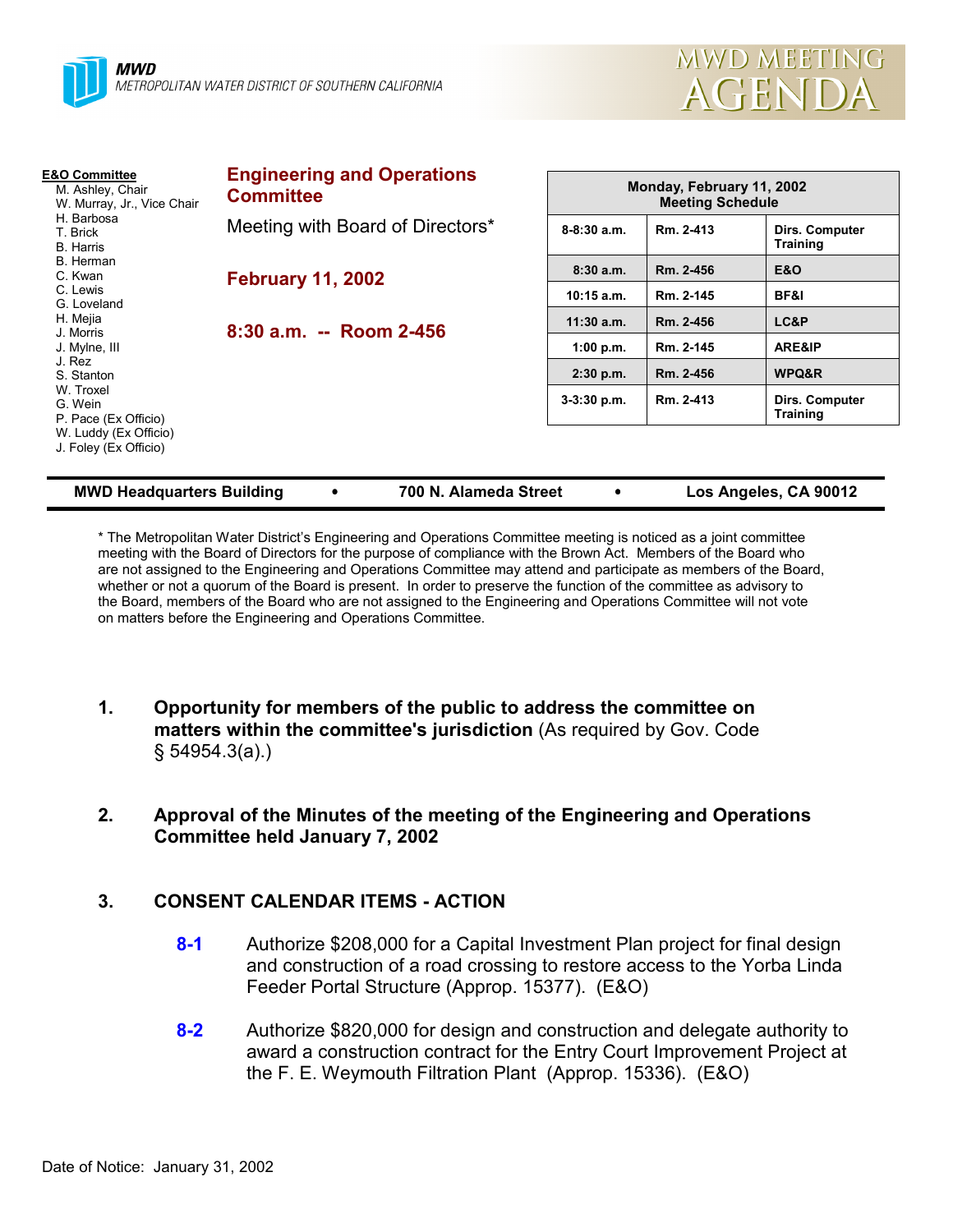- **8-3** Authorize \$660,000 for the Distribution System Dispenser Spill Containment and Remediation Program (Approp. 15386). (E&O)
- **8-4** Authorize \$760,000 for final design and all activities in advance of an award of a construction contract for a Capital Investment Plan project within the Henry J. Mills Filtration Plant Improvements Program (Approp. 15381). (E&O)
- **8-5** Approve initial trail system and authorize \$1 million for trail development at Diamond Valley Lake (Approp. 15387). (E&O)

# **4. OTHER BOARD ITEMS - ACTION**

- **9-2** Authorize CEO to enter into a contract with J. F. Shea Construction, Inc. and Kenny Construction Company, A Joint Venture, for construction of the Arrowhead Tunnels of the Inland Feeder Program in an amount not to exceed \$242.3 million (Approp. 15122). (E&O)
- **9-3** Authorize \$5.429 million to implement security system improvements at all Metropolitan facilities (Approp. 15295). (E&O) **[Conference with an Officer representing the Los Angeles County Sheriff's Department and/or the Los Angeles Police Department regarding threat to public services or facilities; to be heard in closed session pursuant to Gov. Code § 54957]**

## **5. BOARD INFORMATION ITEMS**

**10-1** Status report for the Inland Feeder Program for the month ending December 2001. (E&O) **[Any discussion of potential litigation to be heard in closed session. Conference with legal counsel—significant exposure to litigation (two matters); to be heard in closed session pursuant to Gov. Code § 54956.9(b)]**

## **6. COMMITTEE ITEMS**

None

# **7. MANAGEMENT REPORTS**

- a. Water System Operations Manager's report on system operations
- b. Corporate Resources Manager's report on engineering activities